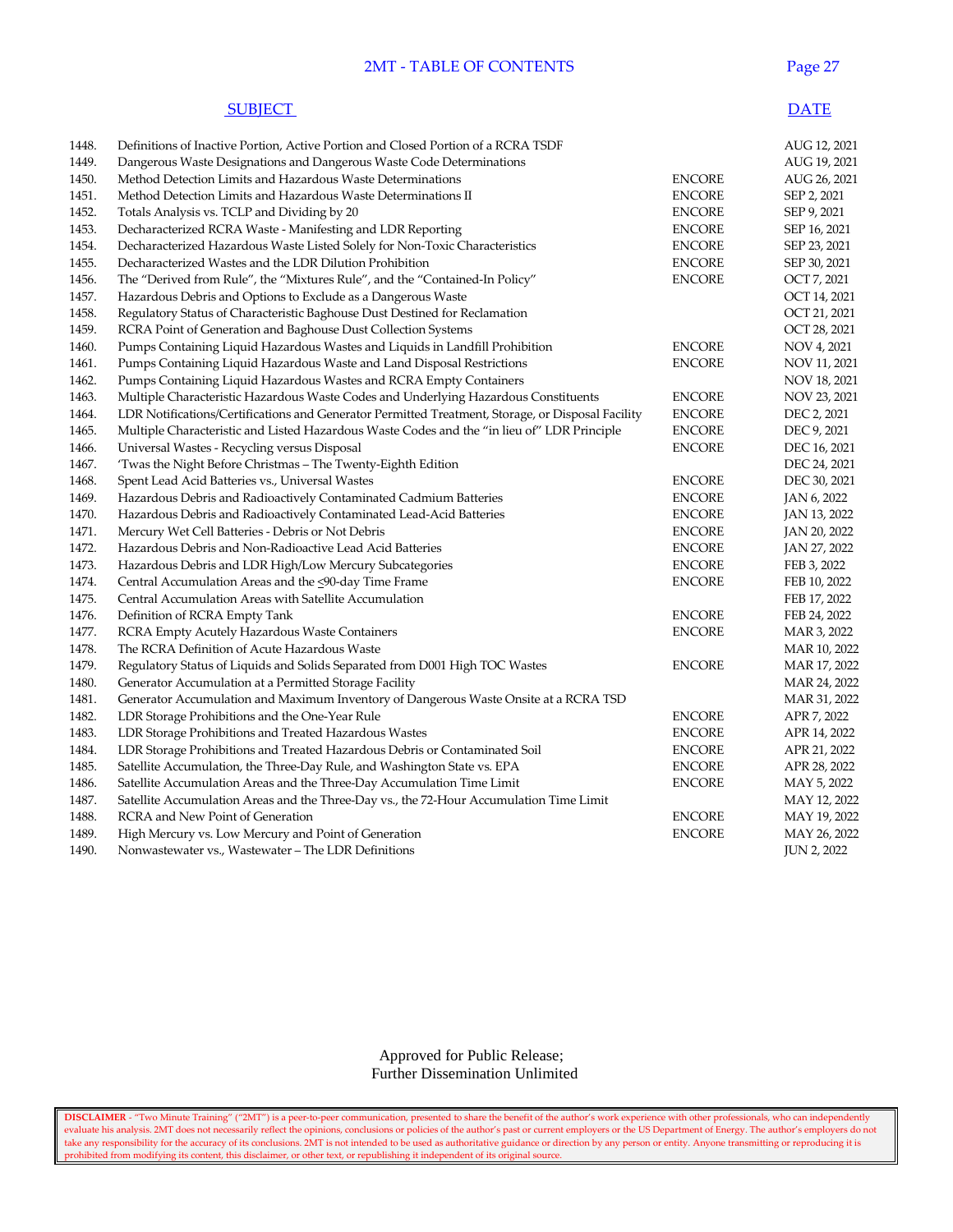# **TWO MINUTE TRAINING**

# **TO:** *CENTRAL PLATEAU CLEANUP COMPANY*

**FROM:** *PAUL W. MARTIN, RCRA Subject Matter Expert CPCCo Environmental Protection, Hanford, WA*

# **SUBJECT:** *NONWASTEWATER VS., WASTEWATER – THE LDR DEFINITIONS*

# **DATE:** *JUNE 2, 2022*

| <b>CPCCo Projects</b>   | <b>CPCCo Functionals</b> | <b>HMIS</b>         | <b>Hanford</b>           | <b>Other Hanford</b> | <b>Other Hanford</b> |
|-------------------------|--------------------------|---------------------|--------------------------|----------------------|----------------------|
|                         |                          |                     | <b>Laboratories</b>      | <b>Contractors</b>   | <b>Contractors</b>   |
| <b>Tania Bates</b>      | <b>Jeff Bramson</b>      | Morgan Baker        |                          |                      |                      |
| Theresa Boles           | <b>Bob Bullock</b>       | <b>Brett Barnes</b> | Dean Baker               | <b>Bill Bachmann</b> | Dan Saueressig       |
| <b>Justin Bolles</b>    | Frank Carleo             | Mike Demiter        | Linda Conlin             | <b>Scott Baker</b>   | Lana Strickling      |
| <b>James Brack</b>      | <b>Bob Cathel</b>        | Kip George          | Garrett Knutson          | Michael Carlson      | <b>Toelle Moss</b>   |
| <b>Rene Catlow</b>      | Danielle Collins         | Jerry Cammann       | Eric Van Mason           | Paul Crane           | Greg Varljen         |
| Peter Ceton             | <b>Stacy Cutter</b>      | Kelly Elsethagen    |                          | Tina Crane           | Julie Waddoups       |
| Richard Clinton         | <b>Jeanne Elkins</b>     | Garin Erickson      | <b>DOE RL, ORP, WIPP</b> | Ron Del Mar          | Jay Warwick          |
| Patty Drago             | <b>Jonathan Fullmer</b>  | Katie Hall          |                          | John Dorian          | Ted Wooley           |
| Paul Fernandez          | Randal Fox               | Dashia Vander Sys   | Duane Carter             | Mark Ellefson        |                      |
| Ryan Fisher             | <b>Bailey Hardy</b>      | Mark Kamberg        | Ingrid Colton            | Darrin Faulk         |                      |
| <b>Andrew Getz</b>      | Sarah Horn               | <b>Jon McKibben</b> | Tony McKarns             | James Hamilton       |                      |
| Cory Grabeel            | John Hultman             | Saul Martinez       | Bryan Trimberger         | Leah Hare            |                      |
| Lawanda Grow            | Julie Johanson           | Matt Mills          | Robin Varljen            | Andy Hobbs           |                      |
| Char Hall               | Mitch Marrott            | Carly Nelson        | Allison Wright           | Stephanie Johansen   |                      |
| Stuart Hildreth         | Morgan Matson            | Eric Pennala        |                          | Ryan Johnson         |                      |
| Aprill Jivelekas        | Stewart McMahand         | Jon Perry           |                          | Megan Lerchen        |                      |
| Sasa Kosjerina          | Carlie Michaelis         | Dave Richards       |                          | Mike Lowery          |                      |
| William Krueger         | <b>Brian Mitcheltree</b> | Christina Robison   |                          | Michael Madison      |                      |
| Richard Lipinski        | Anthony Nagel            | Christian Seavoy    |                          | <b>Terri Mars</b>    |                      |
| <b>Stuart Mortensen</b> | Chris Plager             | David Shaw          |                          | Cary Martin          |                      |
| <b>Edward Myers</b>     | Linda Petersen           | John Skoglie        |                          | Hayley McClendon     |                      |
| <b>Trey Reppe</b>       | <b>Brent Porter</b>      | Greg Sullivan       |                          | <b>Steve Metzger</b> |                      |
| Melissa Sahm-dame       | Sean Sexton              |                     |                          | Tony Miskho          |                      |
| Seth Slater             | Dave Shea                |                     |                          | Tom Moon             |                      |
| Phil Sheely             | Deborah Singleton        |                     |                          | Chuck Mulkey         |                      |
| Kat Thompson            | Dale Snyder              |                     |                          | Michelle Oates       |                      |
| <b>Jeff Westcott</b>    | Dave St. John            |                     |                          | <b>Kirk Peterson</b> |                      |
| Richard Willson         | <b>Britt Wilkins</b>     |                     |                          |                      |                      |
| Nick Wood               | <b>Jennifer Williams</b> |                     |                          |                      |                      |
| Jon Wright              |                          |                     |                          |                      |                      |
|                         |                          |                     |                          |                      |                      |
|                         |                          |                     |                          |                      |                      |

 Approved for Public Release; Further Dissemination Unlimited

**DISCLAIMER** - "Two Minute Training" ("2MT") is a peer-to-peer communication, presented to share the benefit of the author's work experience with other professionals, who can independently evaluate his analysis. 2MT does not necessarily reflect the opinions, conclusions or policies of the author's past or current employers or the US Department of Energy. The author's employers do not take any responsibility for the accuracy of its conclusions. 2MT is not intended to be used as authoritative guidance or direction by any person or entity. Anyone transmitting or reproducing it is prohibited from modifying its content, this disclaimer, or other text, or republishing it independent of its original source.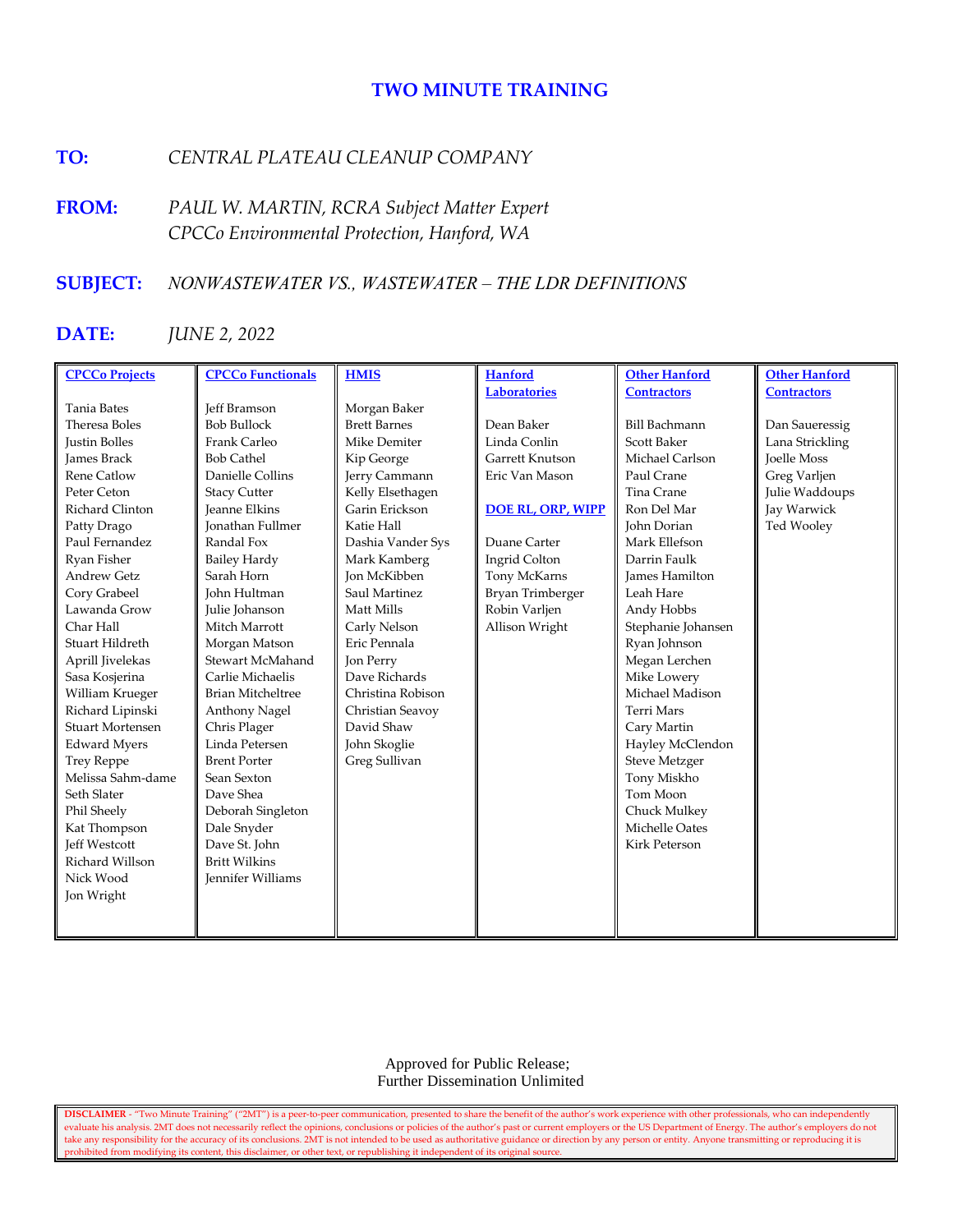### **TWO MINUTE TRAINING**

## **SUBJECT:** Nonwastewater vs., Wastewater – The LDR Definitions

**Q:** A customer is completing land disposal restrictions (LDR) notifications for three containers of hazardous waste inorganic acid (D002) and as required b[y 40 CFR 268.7,](https://www.govinfo.gov/content/pkg/CFR-2021-title40-vol29/xml/CFR-2021-title40-vol29-sec268-7.xml) must identify whether the hazardous wastes meet the definition of a nonwastewater (NWW) or a wastewater (WW). The acid wastestreams vary slightly in composition for water content, total organic carbon (TOC) and total suspended solids (TSS). Compositions by weight are as follows:

> Wastestream #1 - 60% inorganic acid, 40% water, no TOC and no TSS Wastestream #2 - 30% inorganic acid, 69% water, 1% TOC and no TSS Wastestream #3 - 20% inorganic acid, 79% water, no TOC and 1% TSS

How does the customer complete the LDR notifications in terms of the LDR treatability categories as WW or NWW for these three wastestreams?

**A:** The treatability categories of NWW or WW determine which LDR treatment standards apply to each hazardous waste code. These treatment standards are based on the performance levels achievable by the Best Demonstrated Available Technology (BDAT) identified for each WW or NWW group. According t[o 40 CFR 268.2\(](https://www.govinfo.gov/content/pkg/CFR-2021-title40-vol29/xml/CFR-2021-title40-vol29-sec268-2.xml)f), "Wastewaters" are defined as wastes that contain less than 1% by weight TOC and less than 1% by weight TSS. Then per 40 CFR 268.2(d), "Nonwastewaters" are defined as wastes that do not meet the definition of a wastewater.

Per these definitions, the customer would complete the LDR notification for WW or NWW as follows:

Wastestream #1 meets the WW definition since there is no TOC or TSS. Wastestream #2 meets the NWW definition since the TOC is greater than or equal to 1%. Wastestream #3 also meets the NWW definition since TSS is greater than or equal to 1%.

Note that water composition of the wastestreams is not a consideration when determining treatability group classifications as wastewater or nonwastewater - - strange, but true.

## **SUMMARY:**

- An LDR WW contains less than 1% by weight TOC and less than 1% by weight TSS.
- An LDR NWW contains  $\geq$  to 1% by weight TOC or  $\geq$  1% by weight TSS.
- **E** Water composition is not a criterion in determining LDR WW or NWW classifications.

Excerpts from 40 CFR 268.2 concerning the definitions of land disposal, wastewater, and nonwastewater are attached to the e-mail. If you have any questions, please contact me at Paul W\_Martin@rl.gov or at (509) 376-6620.

| <b>FROM:</b>                                                                                                                                                                                                             | Paul W. Martin | DATE: | 6/2/2022 | FILE: $2MT \ 2022 \ 060222.rtf$ | PG: |  |  |  |
|--------------------------------------------------------------------------------------------------------------------------------------------------------------------------------------------------------------------------|----------------|-------|----------|---------------------------------|-----|--|--|--|
|                                                                                                                                                                                                                          |                |       |          |                                 |     |  |  |  |
| <b>DISCLAIMER</b> - "Two Minute Training" ("2MT") is a peer-to-peer communication, presented to share the benefit of the author's work experience with other professionals, who can independently evaluate his           |                |       |          |                                 |     |  |  |  |
| analysis. 2MT does not necessarily reflect the opinions, conclusions or policies of the author's past or current employers or the US Department of Energy. The author's employers do not take any responsibility for the |                |       |          |                                 |     |  |  |  |
| accuracy of its conclusions. 2MT is not intended to be used as authoritative guidance or direction by any person or entity. Anyone transmitting or reproducing it is prohibited from modifying its content, this         |                |       |          |                                 |     |  |  |  |
| disclaimer, or other text, or republishing it independent of its original source.                                                                                                                                        |                |       |          |                                 |     |  |  |  |